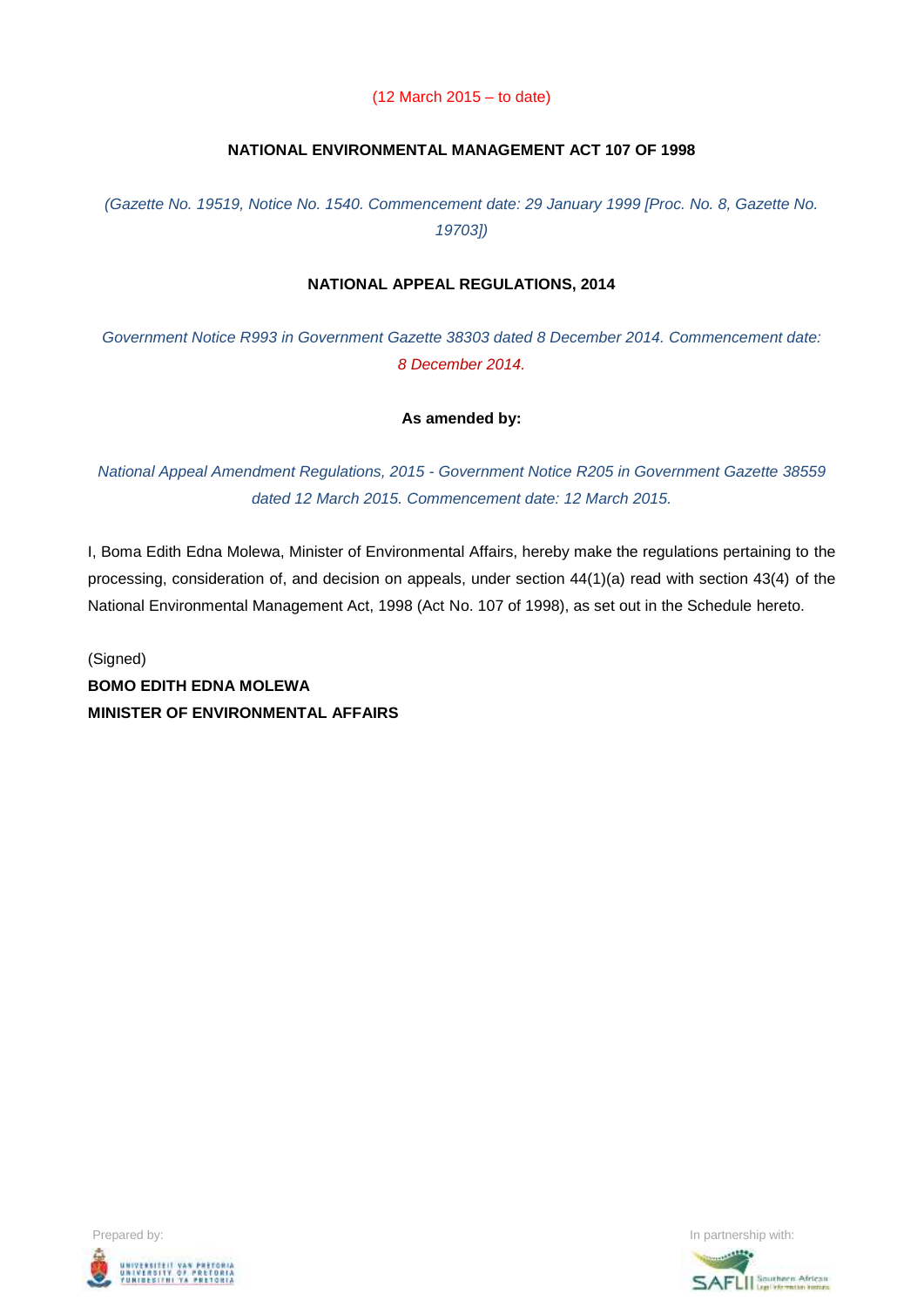

#### **SCHEDULE**

# **TABLE OF CONTENTS**

# **CHAPTER 1**

# **INTEPRETATION** *[sic]* **AND PURPOSE OF REGULATIONS**

- 1. Interpretation
- 2. Purpose of Regulations
- 3. Application of Regulations

# **CHAPTER 2**

# **ADMINISTRATION AND PROCESSING OF APPEALS**

- 4. Appeal submission
- 5. Responding statement
- 6. Appeal panel
- 7. Recommendations and decisions on appeals
- 8. Communication

### **CHAPTER 3**

# **GENERAL MATTERS**

- 9. Repeal of regulations
- 10. Transitional arrangements
- 11. Short title and commencement

Annexure 1: Regulations Repealed

# **CHAPTER 1 INTERPRETATION AND PURPOSE OF REGULATIONS**

#### **1. Interpretation**

(1) In these Regulations any word or expression 'o which a meaning has been assigned in the Act, and unless the context requires otherwise-

"**appeal administrator**" means a holder of an office in the Department or Provincial Department responsible for environmental affairs who administers the appeal on behalf of the appeal authority;

"**appeal authority**" is the Minister, the MEC or a person delegated the power to decide on appeals by the Minister or MEC, as the case may be;



SAFLIL<sup>Southern African</sup>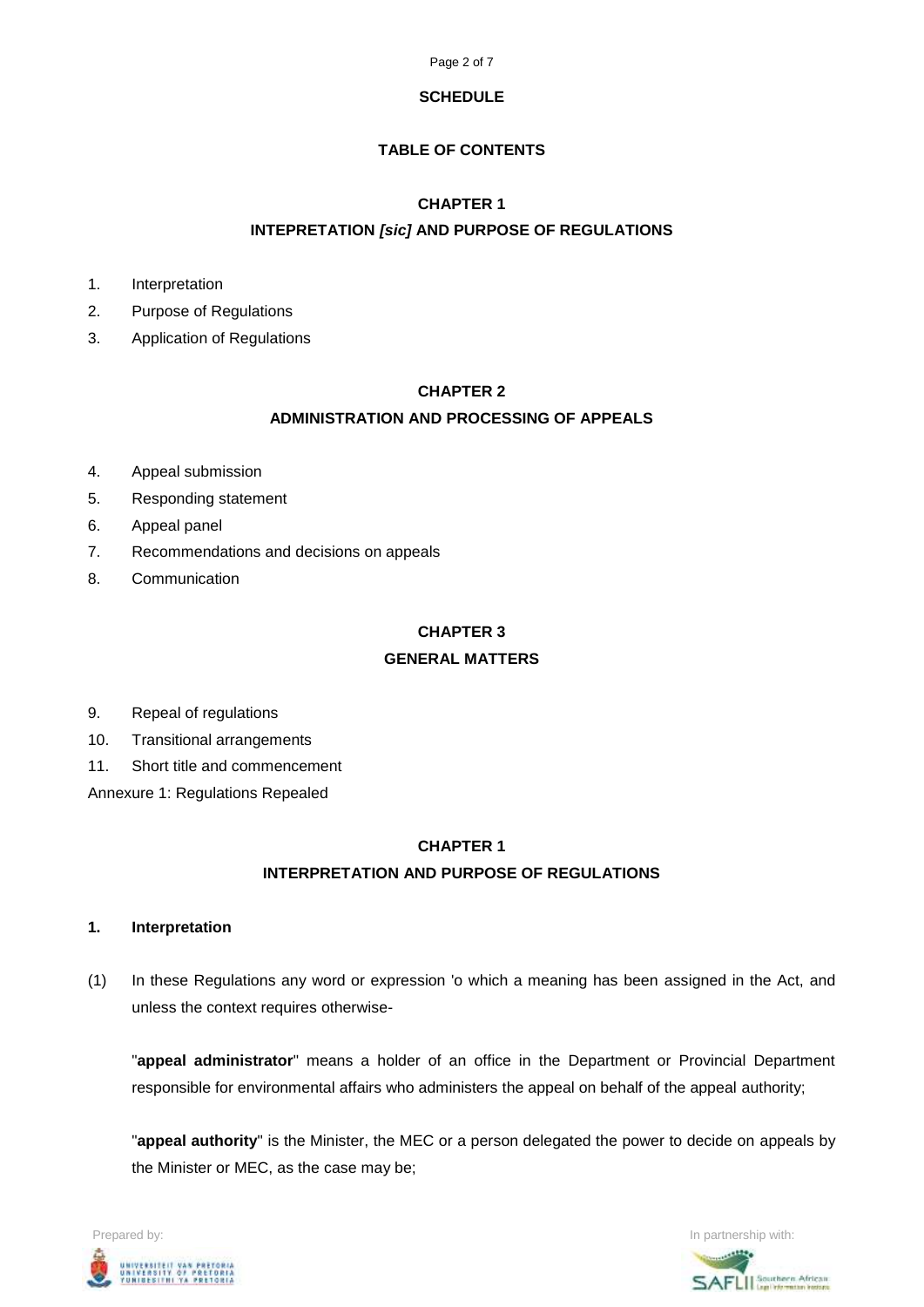"**appellant**" means any person who is entitled to submit an appeal in terms of the legislation referred to in regulation 3(1) of these Regulations;

"**applicant**" means a person to whom a decision has been issued in terms of the Act or specific environmental management Act;

*(Definition of "applicant" placed in the correct alphabetical order by regulation 2(b) of Government Notice R205 dated 12 March 2015)*

"**decision-maker**" means an official who has been delegated the authority to make a decision in terms of the laws referred to in regulation 3(1) of these Regulations;

"**Environmental Impact Assessment Regulations, 2006**" means the Environmental Impact Assessment Regulations, 2006 published under Government Notice No. R. 385 of 21 April 2006; *(Definition of "Environmental Impact Assessment Regulations, 2006" inserted by regulation 2(a) of Government Notice R205 dated 12 March 2015)*

"**Environmental Impact Assessment Regulations, 2010**" means the Environmental Impact Assessment Regulations, 2010 published under Government Notice No, R. 543 of 2 August 2010; *(Definition of "Environmental Impact Assessment Regulations, 2010" inserted by regulation 2(a) of Government Notice R205 dated 12 March 2015)*

"**independent**", in relation to a person appointed as a member of an appeal panel or a person providing an appeal authority with expert advice as contemplated in regulation 6 of these Regulations, means-

- (a) that such a person has no business, financial, personal or other interest in the appeal in respect of which that person is appointed in terms of these Regulations other than fair remuneration for work performed in connection with that appeal; and
- (b) that there are no circumstances that may compromise the objectivity of that person in performing such work;

"**the Act**" means the National Environmental Management Act, 1998 (Act No. 107 of 1998).

- (2) When a period of days must be reckoned in terms of these Regulations, the period must be reckoned as from the start of the day following that particular day to the end of the last day of the period, but if the last day of the period falls on a Saturday, Sunday or public holiday, that period must be extended to the end of the next day which is not a Saturday, Sunday or public holiday, and the period of 15 December to 5 January must be excluded from the reckoning of days.
- (3) Where a prescribed timeframe is affected by one or more public holidays, the timeframe must be extended by the number of public holiday days falling within that timeframe.

**Prepared by:** In partnership with:  $\frac{1}{2}$  in partnership with:  $\frac{1}{2}$  in partnership with: .<br>Iniversity of Pretoria<br>Funibesithi ya Pretoria<br>Funibesithi ya Pretoria

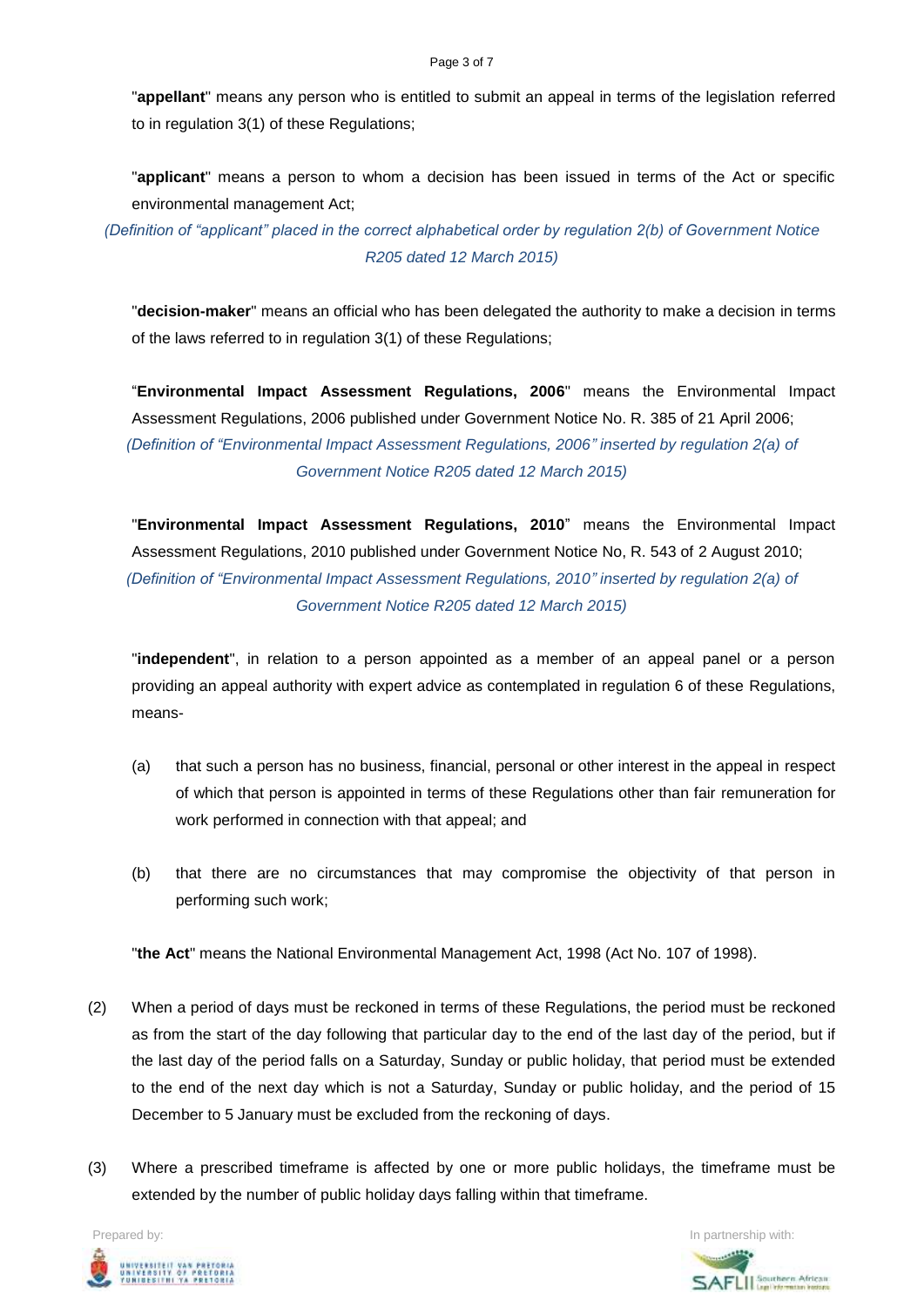# **2. Purpose of Regulations**

The purpose of these Regulations is to regulate the procedure contemplated in section 43(4) of the Act relating to the submission, processing and consideration of, a decision on an appeal.

#### **3. Application of Regulations**

- (1) These Regulations are applicable to an appeal in terms of section 43 of the Act to the Minister or MEC against a decision taken in terms of the:
	- (a) Environment Conservation Act, 1989 (Act No. 73 of 1989);
	- (b) National Environmental Management Act, 1998 (Act No. 107 of 1998);
	- (c) National Environmental Management: Biodiversity Act, 2004 (Act No. 10 of 2004);
	- (d) National Environmental Management: Air Quality Act, 2004 (Act No. 39 of 2004); or
	- (e) National Environmental Management: Waste Act, 2008 (Act No. 59 of 2008);

and subordinate legislation made in terms of any of these Acts.

- (2) No appeal is available if the Minister or MEC took the decision himself or herself in his or her capacity as the competent authority, issuing authority or licensing authority.
- (3) An appeal against a decision by an official or municipal manager acting under delegated authority from a metropolitan, district or local municipality must be submitted, processed and considered in terms of section 62 of the Local Government: Municipal Systems Act, 2000 (Act No. 32 of 2000).

# **CHAPTER 2 ADMINISTRATION AND PROCESSING OF APPEALS**

#### **4. Appeal submission**

- (1) An appellant must submit the appeal to the appeal administrator, and a copy of the appeal to the applicant, any registered interested and affected party and any organ of state with interest in the matter within 20 days from:
	- (a) the date that the notification of the decision for an application for an environmental authorisation or a waste management licence was sent to the registered interested and affected parties by the applicant; or



SAFLII Southern African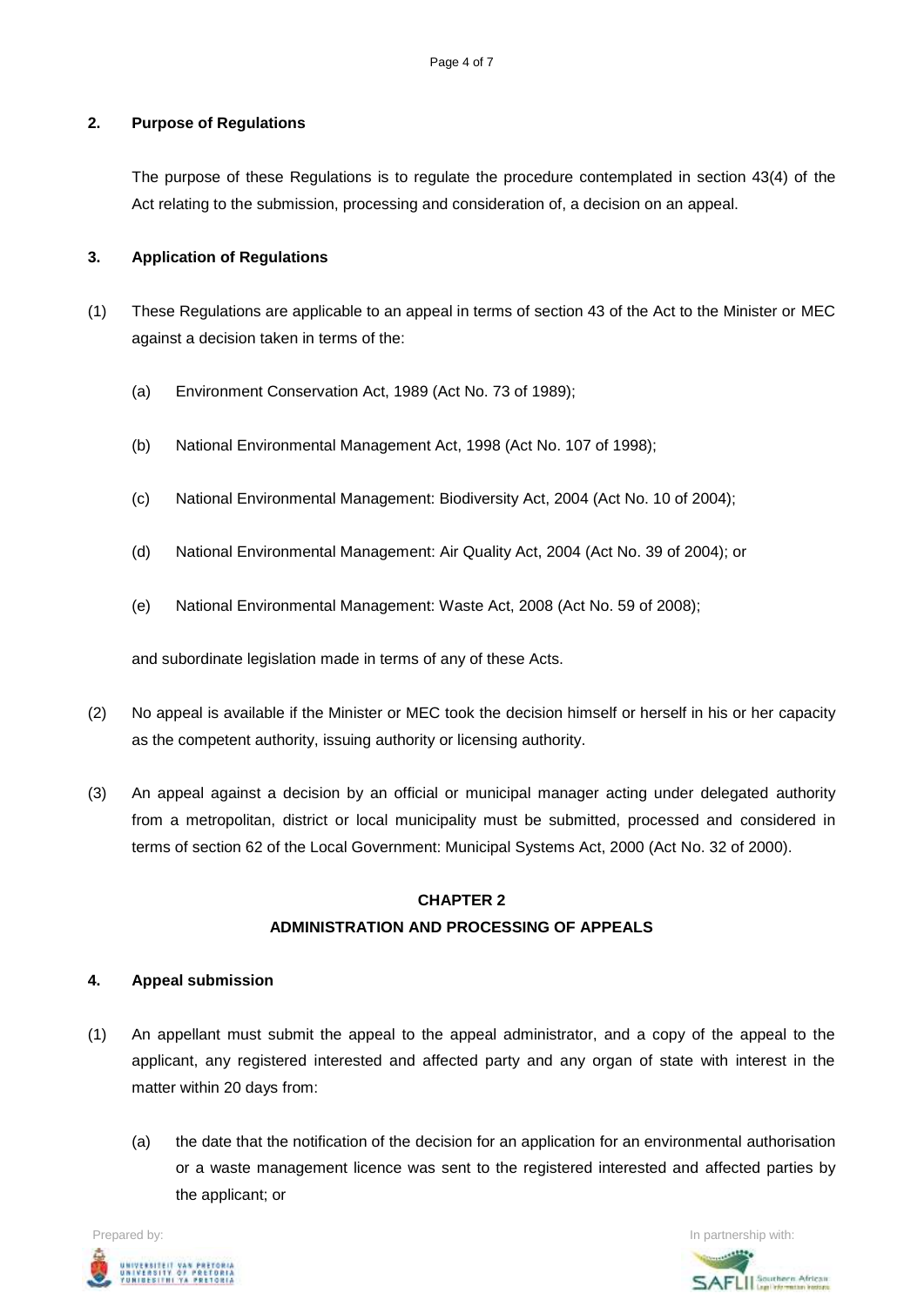- (b) the date that the notification of the decision was sent to the applicant by the competent authority, issuing authority or licensing authority, in the case of decisions other than those referred to in paragraph (a).
- (2) An appeal submission must be-
	- (a) submitted in writing in the form obtainable from the appeal administrator; and
	- (b) accompanied by-
		- (i) a statement setting out the grounds of appeal;
		- (ii) supporting documentation which is referred to in the appeal submission; and
		- (iii) a statement, including supporting documentation, by the appellant to confirm compliance with regulation 4(1) of these Regulations.

#### **5. Responding statement**

The applicant, the decision-maker, interested and affected parties and organ of state must submit their responding statement, if any, to the appeal authority and the appellant within 20 days from the date of receipt of the appeal submission.

#### **6. Appeal panel**

- (1) If the appeal authority reasonably believes that expert advice must be sought or that an appeal panel must be appointed, the appeal administrator must source an independent expert or Constitute an independent appeal panel, or both, within 10 days from the date of receipt of an instruction from the appeal authority.
- (2) The appeal panel contemplated in subregulation (1) may consist of such number of independent experts and with such expertise as the Appeal Authority may deem necessary under the circumstances;
- (3) The expert or appeal panel must provide advice to the appeal administrator within 10 days from the receipt of an instruction from the appeal administrator.

# **7. Recommendations and decisions on appeals**

(1) The appeal administrator must make a recommendation on the appeal to the appeal authority within 30 days of receipt of the responding statement referred to in regulation 5 of these Regulations, in the



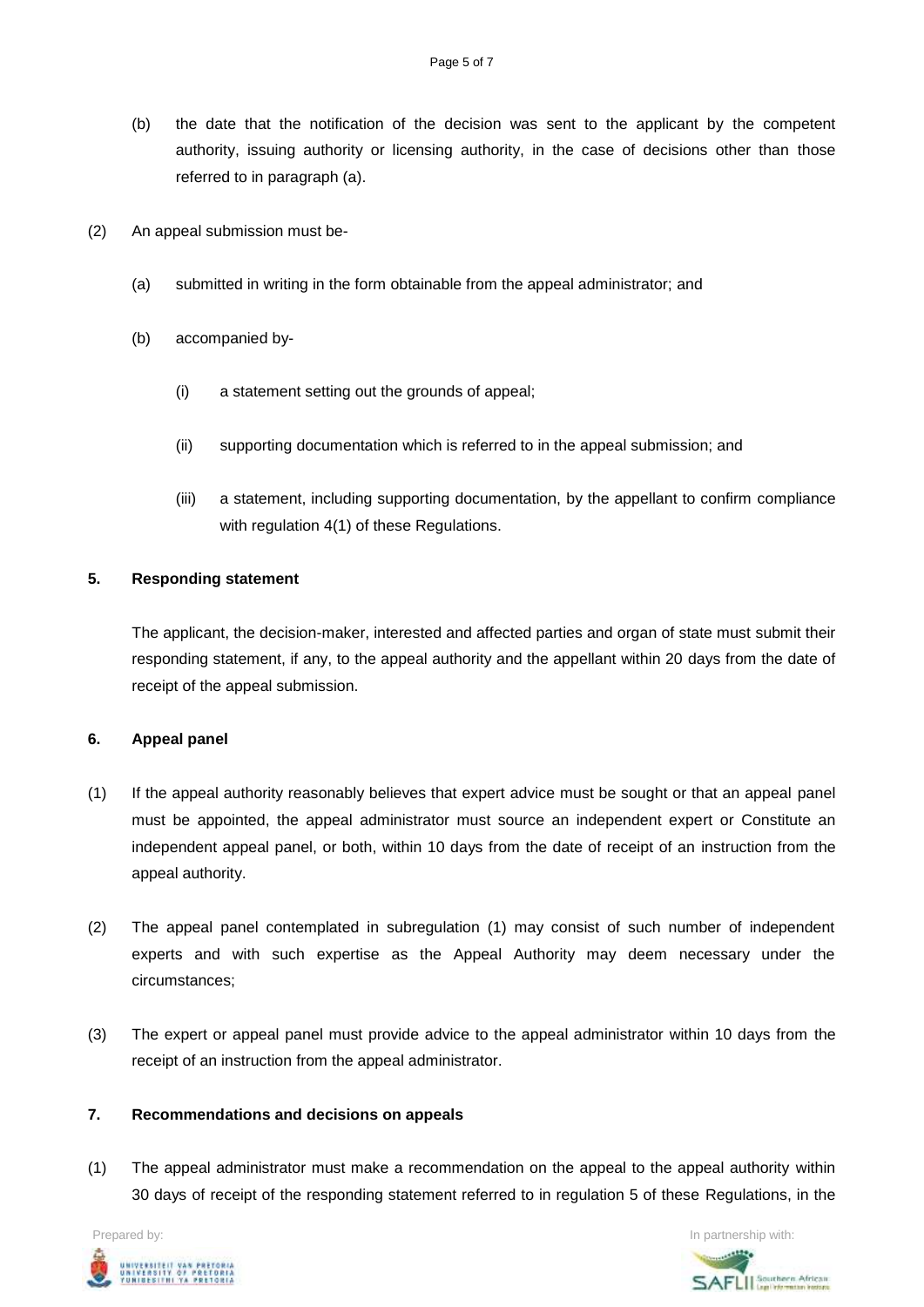#### Page 6 of 7

event that an independent expert has not been sourced or an independent appeal panel has not been constituted.

- (2) The appeal administrator must make a recommendation on the appeal to the appeal authority within 10 days of receipt of the advice referred to in regulation 6(2) of these Regulations, in the event that an independent expert has been sourced or an independent appeal panel has been constituted,
- (3) The appeal authority must reach a decision on an appeal, and notify the appellant, applicant, and any registered interested and affected party, within 20 days of the recommendation on the appeal by the appeal administrator,
- (4) The decision contemplated in subregulation (3) must contain written reasons for the decision.

# **8. Communication**

- (1) A person may deliver documents in terms of these regulations by using one of the delivery methods referred to in section 47D of the Act.
- (2) In order to meet the time periods determined in these regulations, the person referred to in subregulation (1), must also email, fax or hand deliver the document to the recipient, if the document is delivered by ordinary mail or registered mail.

# **CHAPTER 3 GENERAL MATTERS**

# **9. Repeal of regulations**

The regulations mentioned in the Table in Annexure 1 to these Regulations are hereby repealed or amended to the extent set out in the third column of the Table.

# **10. Transitional arrangements**

- (1) An appeal lodged prior to the commencement of these Regulations, and which is still pending when these Regulations takes effect, must be finalised in terms of the legislation that applied at the time when the appeal was lodged.
- (2) An appeal lodged after 8 December 2014 against a decision taken-
	- (a) in relation to a waste management license or integrated in terms of the National Environmental Management: Waste Act, 2008 (Act No. 59 of 2008), which followed the processes in the regulations referred to in paragraph (b) and (c);



**SAFLIL** Southern African